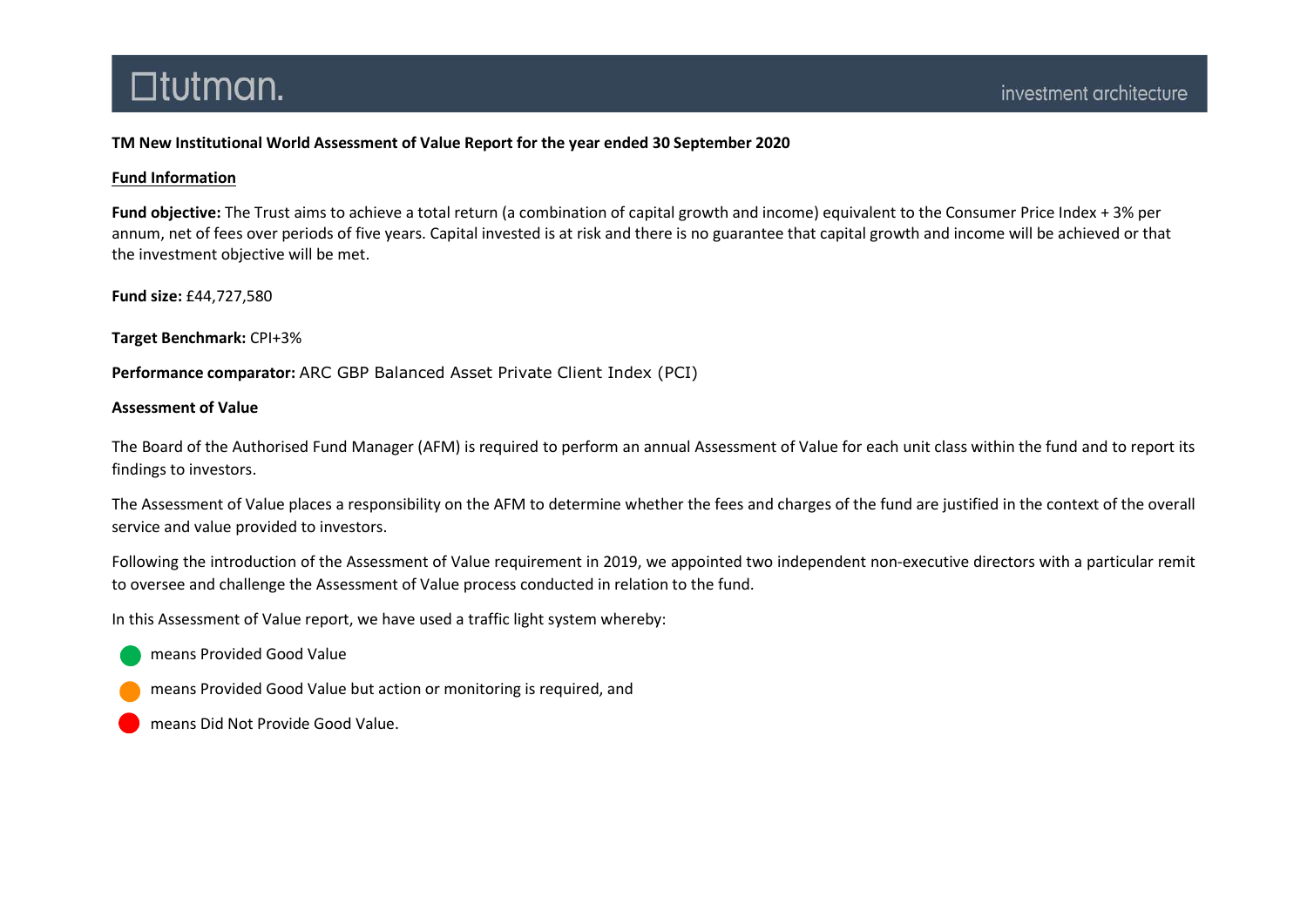### Independent AFM model - terminology

The AFM has the regulatory responsibility for all aspects of the fund operations including the actions of its delegates. Its role requires a focus on good investor outcomes, investor protection, oversight, compliance and general regulatory matters.

The Investment Manager is appointed by the AFM and has the full discretion to manage the assets of the portfolio in accordance with the fund's objective and investment policy. The Investment Manager is the entity which delivers out- or under-performance on behalf of investors. It is the entity which in turn receives the greatest share of the Annual Management Charge.

The Investment Manager and the AFM can be part of the same organisation or separate. When they are separate the fund can be described as having an Independent AFM which is the case with the TM New Institutional World fund.

### Background to our firm – Independent AFM

Thesis Unit Trust Management Limited is a specialist provider of independent AFM services. Our approach to delivering good outcomes for investors in our funds, from the initial design phase and throughout the fund life cycle, is based upon having the right blend of experience, culture and governance.

We choose to work with a variety of service providers (fund accountants, depositaries, transfer agents and auditors) and provide independent, bespoke and flexible solutions. By outsourcing day-to-day activity to specialist providers our teams can focus on investor outcomes, risk management, oversight, product governance and regulatory change.

We delegate fund servicing to a panel of reputable institutions. Consequently, we have an informed view of this part of the supply chain. We benchmark those fund servicers against a range of criteria including service and cost. We build close relationships with our delegates at all levels within our respective organisations allowing for effective escalation when appropriate and always with the best interests of investors in mind. We are also able to change a service provider with relative ease as and when required to improve quality of service, reduce cost or for other strategic or operational reasons.

We delegate investment management to a wide range of firms who utilise different strategies and investment techniques. As such we have a broad and informed view of the investment management marketplace and independently benchmark across a range of criteria including service, performance and costs. Coming from a fund management background we have qualified investment managers and research analysts within our AFM business who have the experience to monitor fund performance and challenge third party investment managers on behalf of investors in the funds.

The TM New Institutional World fund was established to meet the unique requirements of a certain group of investor(s) and, whilst the fund remains open to investment by all, it is not proactively promoted more widely. Whilst the AFM has made certain comparisons to other funds that it operates on a similar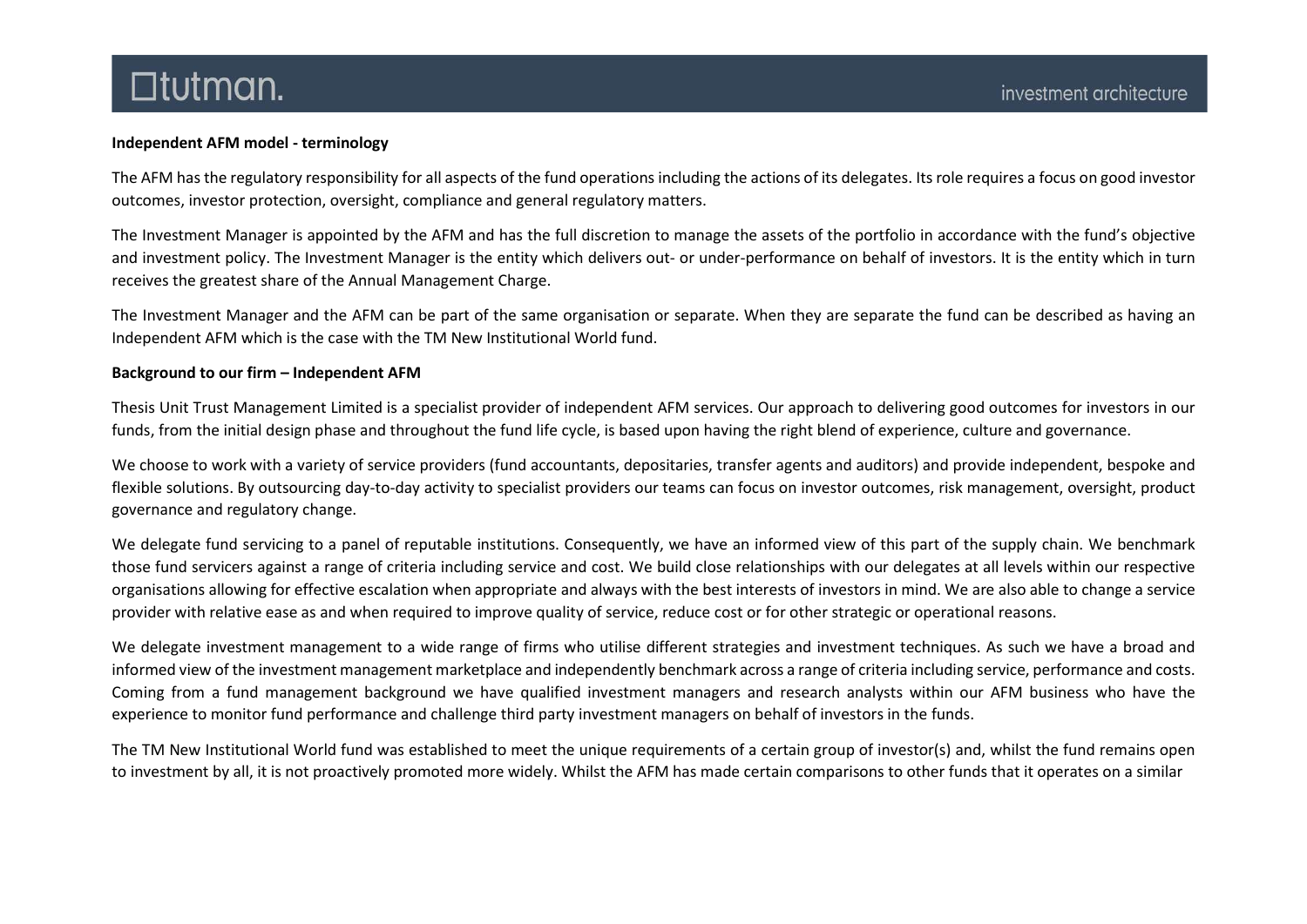basis, it has not made direct comparisons to other actively marketed funds. This is because this fund by its very nature will have certain different and valuable features:

- It is smaller in size and will thereby carry a higher OCF.
- It has the flexibility to be managed in accordance with a wider investment policy and to have more than one Investment Manager.
- The AFM and Investment Manager(s) will typically offer additional and tailored services to meet the individual requirements of the investor(s) including reporting and meetings.
- The fund may perform differently to other funds under certain market conditions.

The target benchmark and the comparator benchmark are the ARC GBP Balanced Asset Private Client Index and CPI+3%, which are set out in the prospectus to review the past performance of the fund. Any historic under- or out- performance over different periods has therefore been reviewed against a backdrop of the above and having due consideration to the bespoke nature of the fund and the objectives of its investors.

## Independent AFM - service and costs

In assessing the quality and cost of our independent AFM service we have concluded that we have delivered a service that meets the requirements of investors in the funds, and the fund sponsor, and which has delivered value.

Examples of the criteria that we considered included the operation and compliance of the fund (including the number of errors and investor complaints), the results from the depositary's inspection and audit of our AFM arrangements, and other factors such as the implementation of regulatory change at no cost to investors.

We judge whether our AFM fee is competitive and can be justified based on feedback from independent consultants, our clients who select us and when existing funds move to us from our competitors. Our fees are tiered thereby providing economies of scale for investors as the fund value increases.

## Service provider service and costs

Having separately assessed the quality and cost of the outsourced fund service providers we have concluded that services have met the requirements expected and delivered value to investors.

Examples of the criteria that we considered included Key Performance Indicators in the key areas including pricing, delivery of statements, delivery of report and accounts, and investor complaints.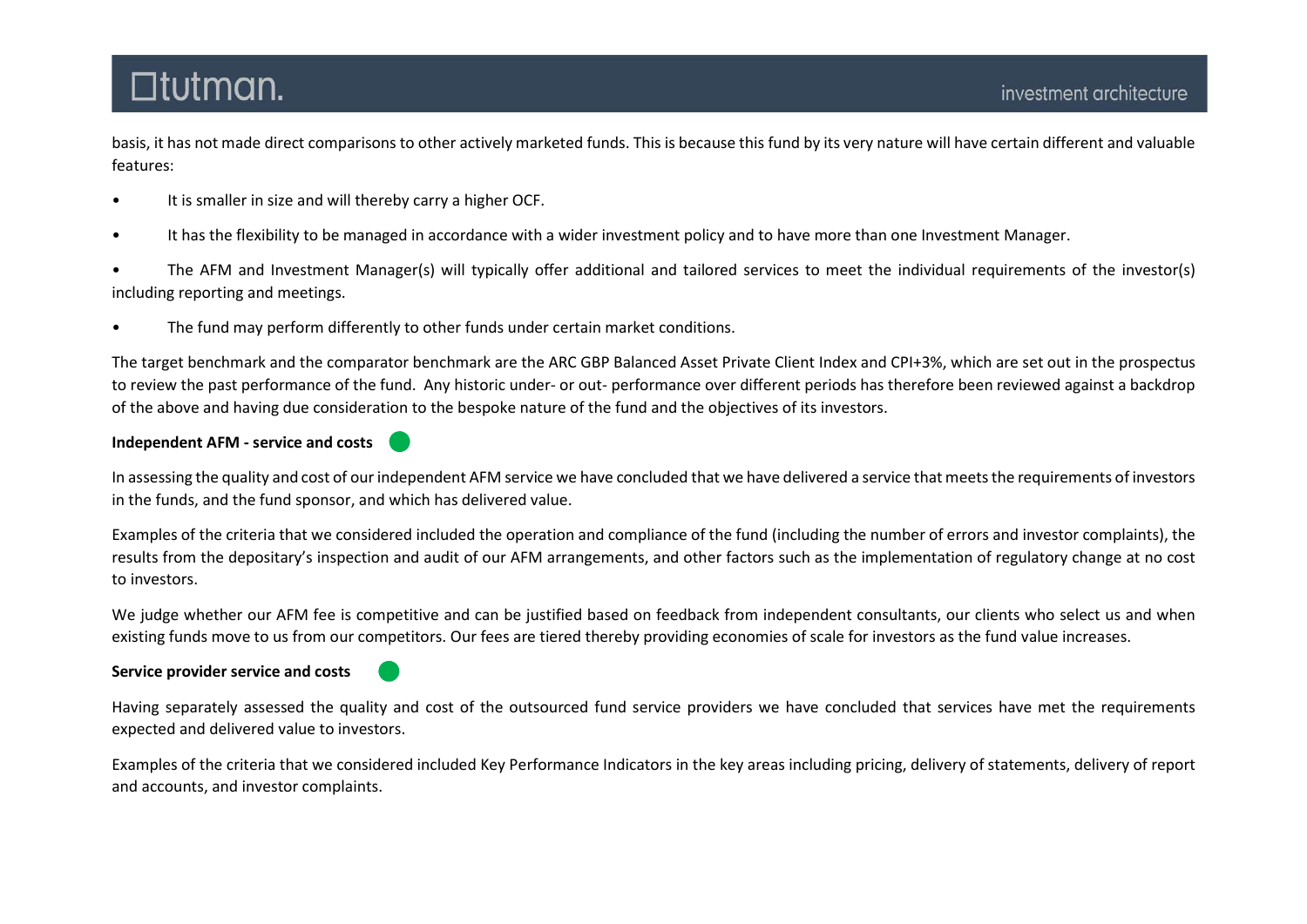We have assessed that the service providers' fees are competitive and provide value to investors by benchmarking against the other service providers on our panel. The majority of fees are tiered thereby providing a mechanism for economies of scale as the fund value increases.

#### Investment Manager Service and Costs



It is our judgement that the experience of investors in the fund and an assessment of whether the fund has delivered value is most directly impacted by the services, performance and costs that are attributable to the Investment Manager. Further details of our value assessment, with a particular focus on the Investment Manager, are shown below:

### Quality of service

The range and quality of service delivered by the Investment Manager including the experience of the team, track record, quality of relationship with our AFM team, and the results from our governance and oversight arrangements

We monitor the Investment Manager on a daily basis, and maintain frequent contact with them on a range of aspects of their work including adherence with the investment mandate and policy, liquidity management, and fair value pricing as well as regulatory compliance. We have more formal contact quarterly and further periodic reviews on a thematic basis.

We are satisfied that the Investment Manager continues to meet our requirements and provides a good quality of service.

Performance

Whether the fund has provided good performance, net of fees, in relation to its investment objective. We have considered performance against the fund's benchmark and/or appropriate peer group, compliance with investment policy, volatility and liquidity, and any evidence of closet tracking

The fund has outperformed against its target and comparator benchmarks over 1 year and 5 years. The fund was launched in 2017, so performance data for the 5 year period does not exist. The fund is being actively managed in accordance with the investment objective and policy and positive returns have been delivered.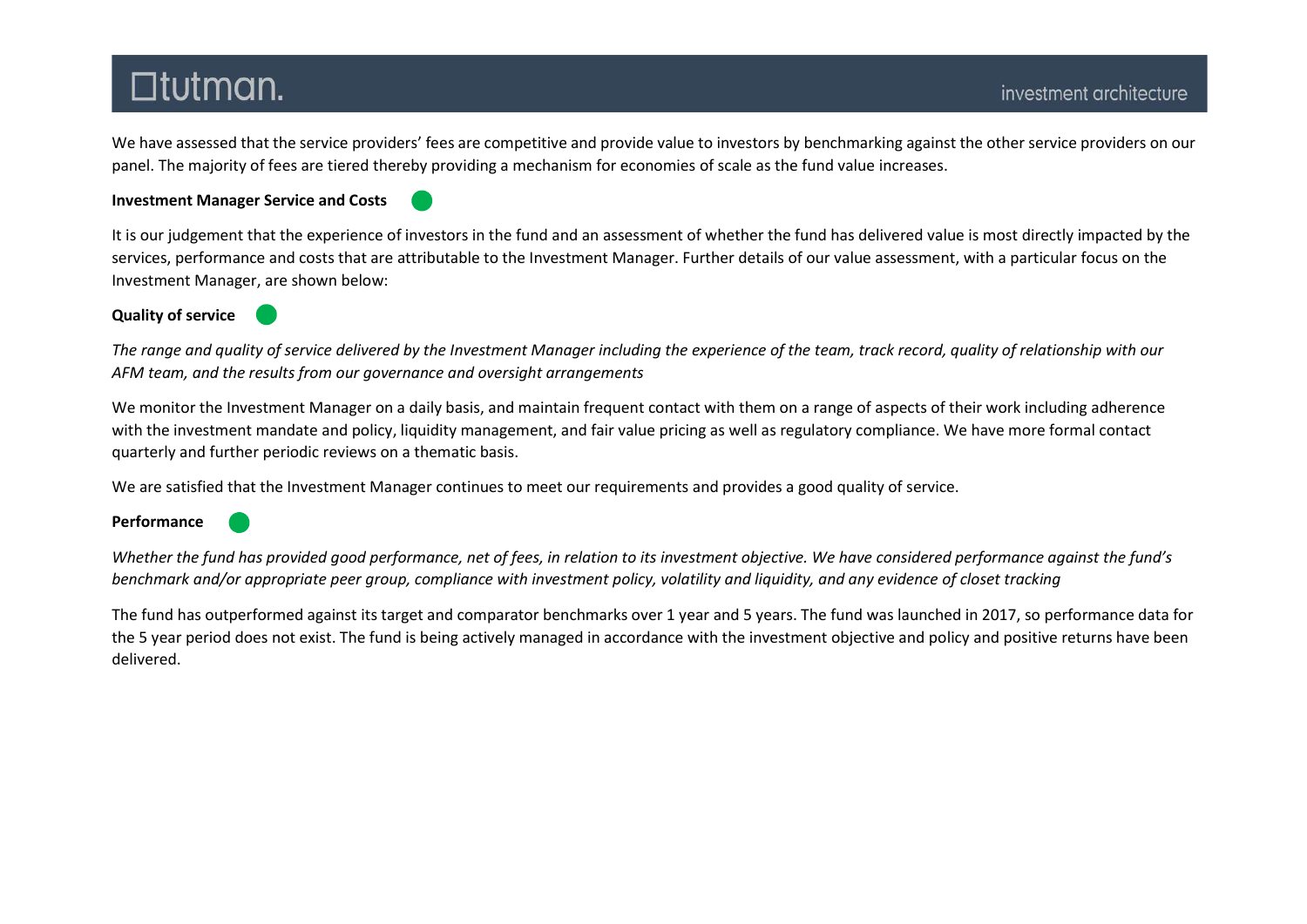| <b>Fund/Comparator</b>                               | 1 year performance % | 3 year performance % | 5 year performance % |
|------------------------------------------------------|----------------------|----------------------|----------------------|
| TM New Institutional<br>World                        | 6.61                 | 21.17                | N/A                  |
| $CPI + 3%$                                           | 4.55                 | 17.68                | 32.04                |
| ARC GBP Balanced Asset<br>Private Client Index (PCI) | 0.51                 | 7.32                 | 25.25                |

#### Costs

Whether the charges are reasonable compared with the costs of providing the service (considering factors such as the size of the Investment Manager, its balance sheet strength and profit margins).

At a fund size of £44,727,580 we are satisfied that the costs charged to the fund are reasonable given its size and a holistic assessment of the benefits that accrue to its investors.

Economies of Scale



Is the fund or the Investment Manager of a size or scale where economies of scale should be passed on to investors

In view of the fund's size, we do not believe that there are economies of scale available yet to be passed back to the fund. However, we will discuss the feasibility of a tiered fee schedule with the investment manager in order that economies of scale are passed on should the fund grow sufficiently.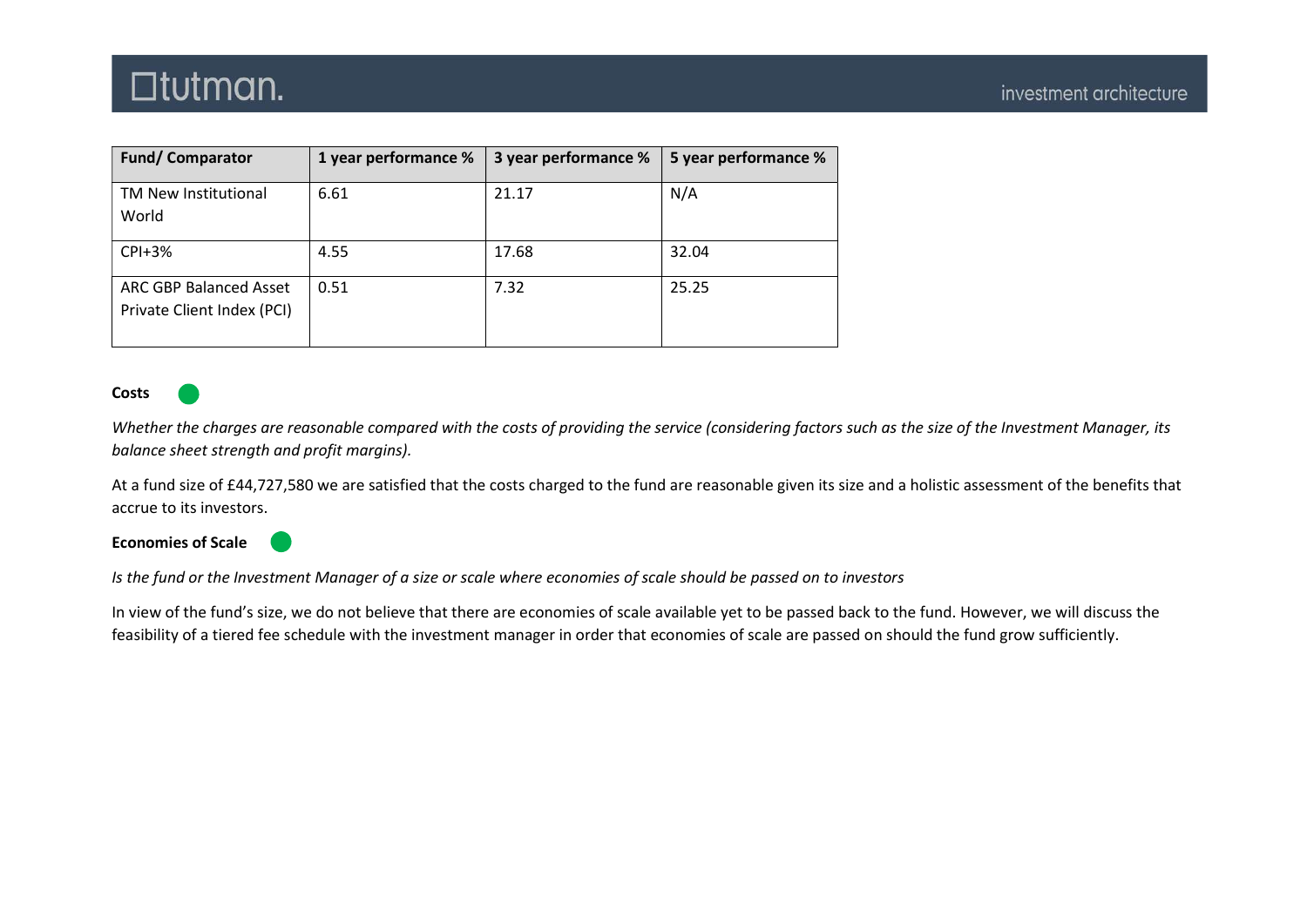## Comparable market rates

Whether the charges are comparable with similar funds in this sector of the market

As an independent AFM we operate multiple funds. We appoint different service providers and a wide range of Investment Managers and can readily benchmark fees. It is our assessment that the OCF of the fund is lower than the OCF of other similar funds in the market.